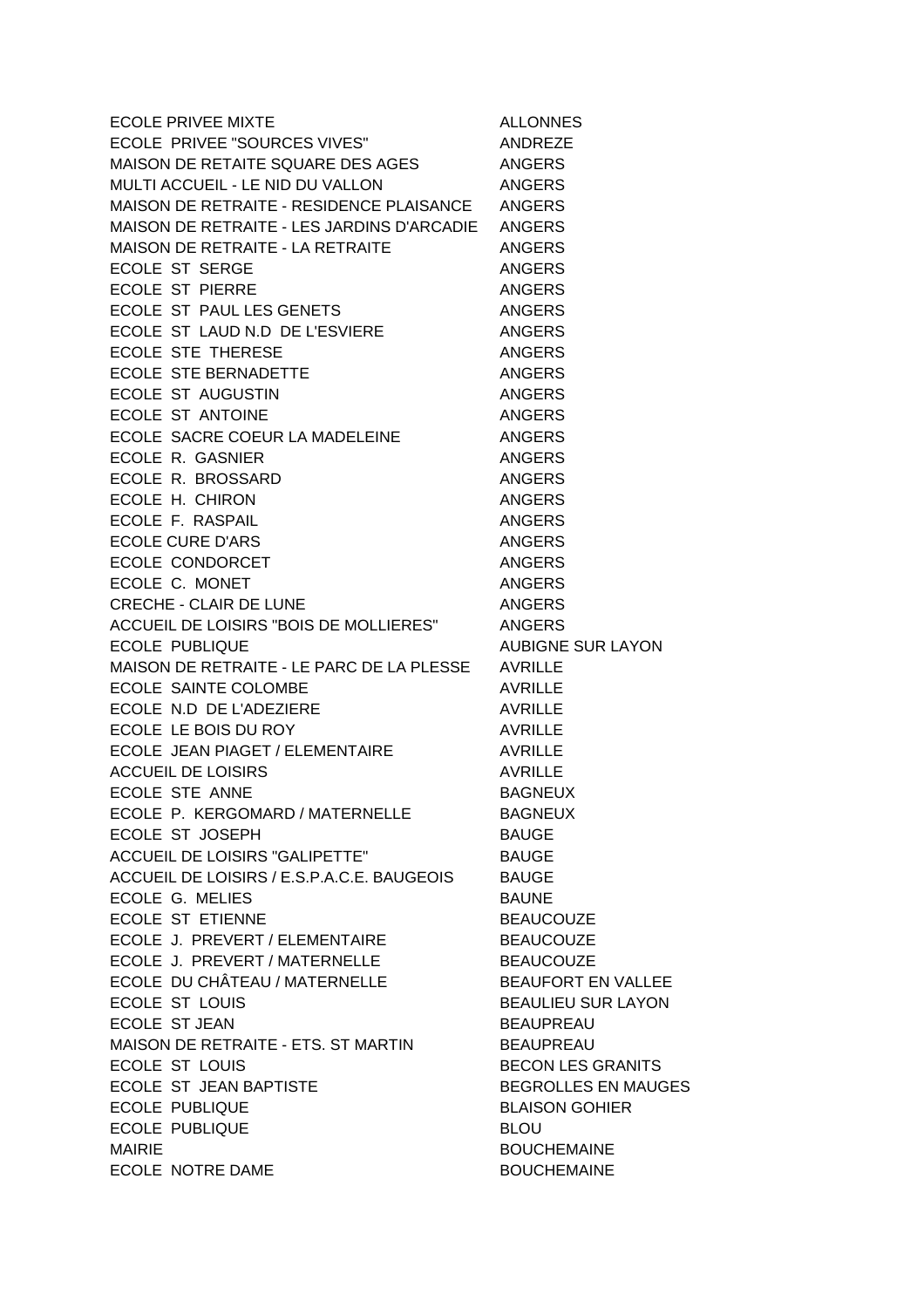ECOLE ST JOSEPH BOUILLE MENARD ECOLE PRIVEE MIXTE **BOURG** D' IRE ECOLE NOTRE DAME BOUZILLE ECOLE ST JOSEPH BRAIN SUR ALLONNES ECOLE C. PERRAULT / ELEMENTAIRE BRAIN SUR L'AUTHION ECOLE PUBLIQUE **BREIL** ECOLE STE THERESE BRION ECOLE ST VINCENT BRISSAC QUINCE ECOLE ST J.B DE LA SALLE CANDE ECOLE LE VAL DE L'ERDRE / MATERNELLE CANDE ECOLE STE ANNE **CANTENAY EPINARD** ACCUEIL DE LOISIRS CANTENAY EPINARD MAIRIE / SPECTACLE DE NOEL CHALLAIN LA POTRERIE ECOLE ST JOSEPH CHALONNES SUR LOIRE ECOLE LE PETIT PRINCE / MATERNELLE CHALONNES SUR LOIRE ECOLE ROC EN VAL CHAMBELLAY ALSH / FAMILLES RURALES **CHAMPIGNE** ECOLE NOTRE DAME CHAMP SUR LAYON ECOLE LES GARENNES CHAMPTOCEAUX ECOLE N.D DE LA SAGESSE CHAMPTOCE SUR LOIRE ECOLE LES P'TITS CURIEUX CHAMPTOCE SUR LOIRE ECOLE ST J. BOSCO CHANTELOUP LES BOIS ECOLE N.D DU SACRE COEUR CHANZEAUX ECOLE M. PAGNOL **CHANZEAUX** ALSH / FAMILLES RURALES **CHATEAUNEUF SUR SARTHE** ECOLE ST JOSEPH CHATEAUNEUF SUR SARTHE ECOLE LA SOURCE CHAUDEFONDS SUR LAYON ECOLE AVE MARIA CHAUDEFONDS SUR LAYON ECOLE PUBLIQUE CHAZE HENRY ECOLE C. FASILLEAU CHEFFES SUR SARTHE ECOLE PUBLIQUE / MATERNELLE CHENEHUTTE TREVES CUNAULT MAISON DE RETRAITE - RESIDENCE FOCH CHOLET ECOLE ST P. GELLUSSEAU CHOLET ACCUEIL DE LOISIRS "LE PLANTY" CHOLET CEDEX ECOLE PUBLIQUE **CIZAY LA MADELEINE** ECOLE PRIVEE MIXTE **CLERE SUR LAYON** MAIRIE / SPECTACLE DE NOEL COMBREE ECOLE LES 3 CERISIERS CORNE ECOLE J. TATI CORNE ECOLE PIMPANICAILLE CORNILLE LES CAVES ECOLE ST LOUIS CORON ECOLE A. TIGEOT CORZE ECOLE PUBLIQUE **COURCHAMPS** ECOLE NOTRE DAME DAU DAUMERAY MAIRIE / SPECTACLE DE NOEL DENEE ECOLE DES VIGNES DISTRE MAIRIE / SPECTACLE DE NOEL DOUE LA FONTAINE ECOLE QUARTIER DOUCES DOUE LA FONTAINE MAISON DE RETRAITE DRAIN ECOLE N.D DE L'ENFANCE DRAIN MAISON DE RETRAITE - L'ARGANCE DURTAL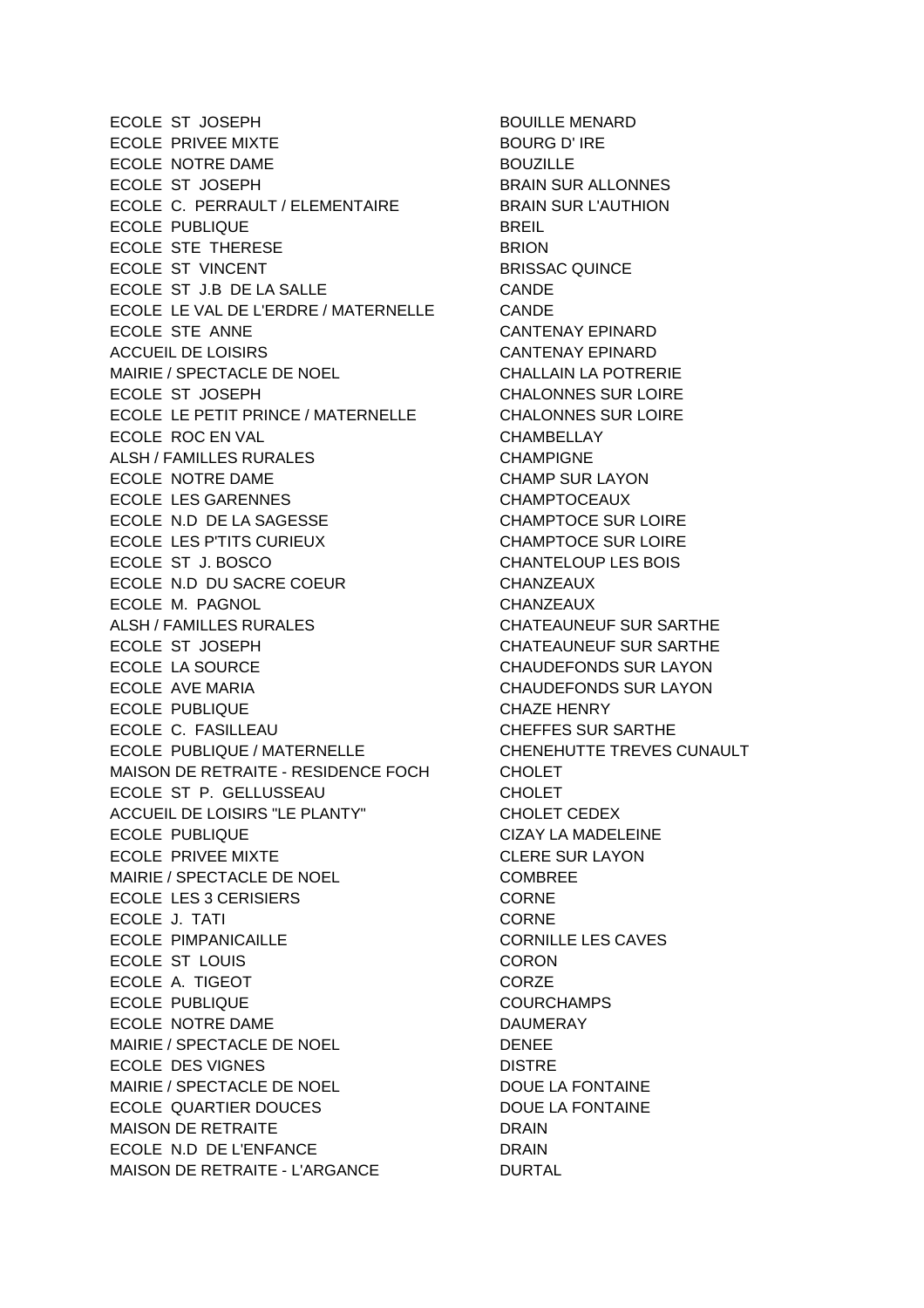ECOLE NOTRE DAME DURTAL C.C. "LES PORTES DE L'ANJOU" / ALSH DURTAL ECOLE JEANNE D ARC **ECOUFLANT** ECOLE A. DAUDET ETRICHE ECOLE ST JOSEPH FAVERAYE MACHELLES ECOLE ST D. SAVIO FENEU ECOLE LES MESANGES BLEUES FOUGERE ECOLE ST MICHEL GENNES ECOLE NOTRE DAME GENNES ECOLE SACRE CŒUR GREZILLE ECOLE ST JOSEPH GRUGE L'HOPITAL CENTRE DE LOISIRS ST EXUPERY INGRANDES SUR LOIRE MAISON DE RETRAITE ECOLE ST JEAN JARZE ECOLE ST GERMAIN JUIGNE SUR LOIRE ECOLE LES DEUX MOULINS JUIGNE SUR LOIRE ECOLE P. GAUGUIN JUVARDEIL ALSH / ANIMAJUV JUVARDEIL ECOLE N.D DU SACRE CŒUR
LA BOHALLE ECOLE ST JOSEPH LA CHAPELLE AUBRY ECOLE ST JACQUES LA CHAPELLE ROUSSELIN ECOLE ST CHRISTOPHE LA CHAPELLE ST FLORENT ECOLE PUBLIQUE **LA CHAPELLE ST LAUD** ECOLE PRIVEE MIXTE **LA CORNUAILLE** ECOLE J. VERNE LA CORNUAILLE ECOLE LES BATELIERS LA DAGUENIERE ECOLE ROC EN VAL **LA JAILLE YVON** ECOLE SAINT VENANT LA MEIGNANNE ECOLE STE ANNE LA MENITRE ECOLE F. DENECHERE LA PLAINE ECOLE ST MICHEL LA POITEVINIERE ECOLE NOTRE DAME **LA POMMERAYE** ECOLE LES CHARMILLES LA POMMERAYE ECOLE PUBLIQUE / MATERNELLE LA POSSONNIERE ECOLE SACRE CŒUR LA POUEZE ECOLE ARC EN CIEL **EXECUTE EN EXECUTE LA ROMAGNE** ECOLE STE THERESE LA SALLE AUBRY ECOLE NOTRE DAME LA SEGUINIERE ECOLE M. LUNEAU / MATERNELLE LA SEGUINIERE ECOLE M. LUNEAU / ELEMENTAIRE LA SEGUINIERE MAIRIE / SPECTACLE DE NOEL LA TESSOUALLE ECOLE NOTRE DAME LA TESSOUALLE ACCUEIL DE LOISIRS "TEMATOUT" LA TESSOUALLE ECOLE STE ANNE LA VARENNE ECOLE ST MARTIN LE FUILET MAISON DE RETRAITE - FOYER LOG. CLAIR LOGIS LE LONGERON ECOLE ARCHE DE NOE LE LONGERON ECOLE NOEL PINOT LE LOUROUX BECONNAIS ECOLE ST JEAN LE MARILLAIS ECOLE NOTRE DAME **LE MAY SUR EVRE** ECOLE ST JOSEPH LE MESNIL EN VALLEE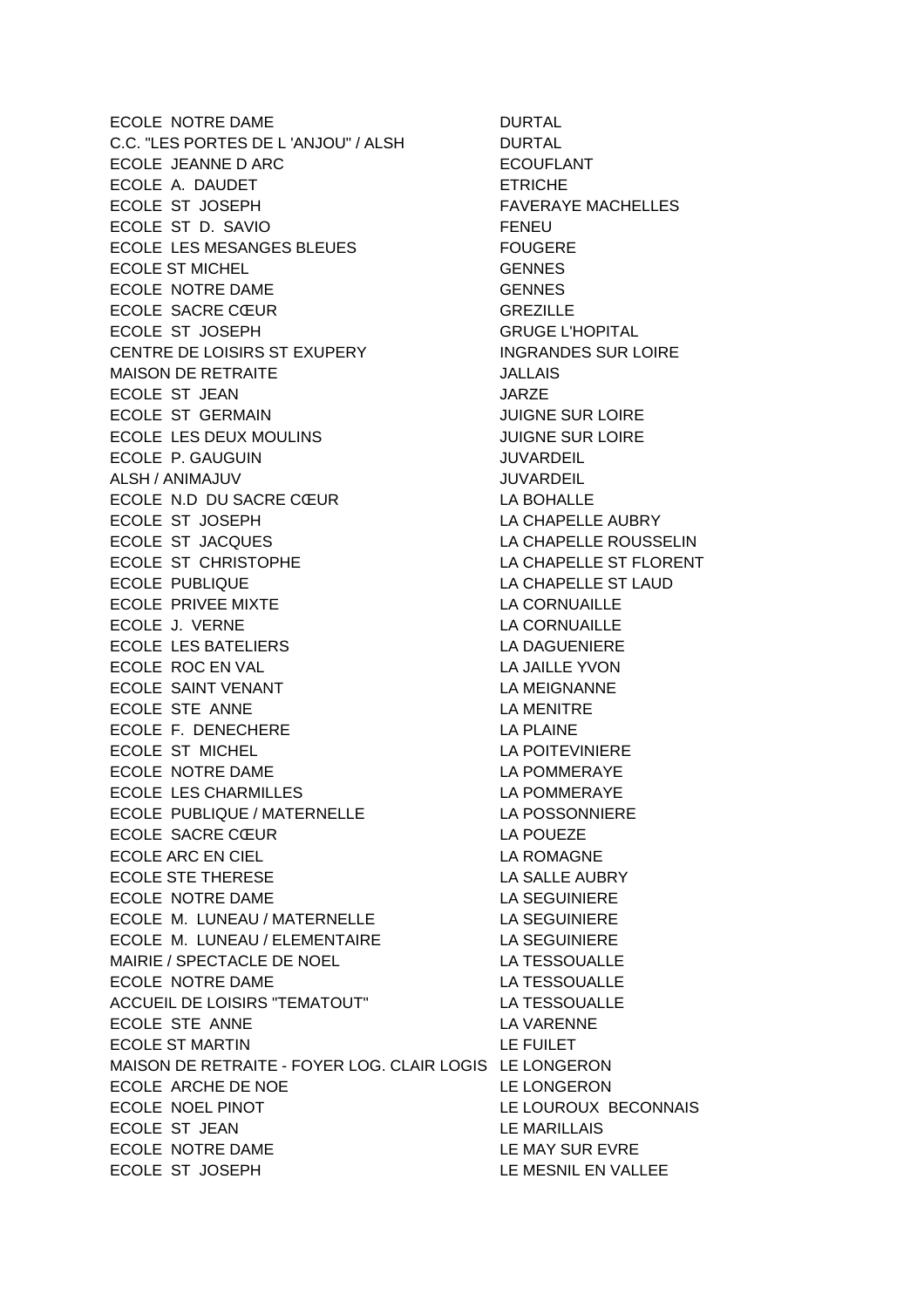ECOLE J. GIRARD LE PIN EN MAUGES ECOLE LE CHANT DU MONDE / MATERNELLE LE PLESSIS GRAMMOIRE ECOLE LE CHANT DU MONDE / ELEMENTAIRE LE PLESSIS GRAMMOIRE ECOLE LA BONNE AVENTURE LE PUY NOTRE DAME ECOLE N.D DU CHENE ROND LE PUY ST BONNET ECOLE PRIVEE MIXTE LES CERQUEUX ECOLE PRIVEE MIXTE LES CERQUEUX ECOLE PRIVEE MIXTE LES CERQUEUX SOUS PASSAVANT ACCUEIL DE LOISIRS "LES ATELIERS ENFANTINS" LES PONTS DE CE ECOLE ST AUBIN LES PONTS DE CE ECOLE R. RENARD LES PONTS DE CE ECOLE A. MALRAUX LES PONTS DE CE ECOLE LE BOURG LES ROSIERS SUR LOIRE ECOLE PUBLIQUE **LES ULMES** ECOLE STE MARIE LES VERCHERS SUR LAYON ECOLE ST JOSEPH LE VOIDE MAISON DE RETRAITE LIRE ECOLE DE LA COULEE ST JOSEPH LIRE ECOLE C. PERRAULT LIRE ECOLE STE MARIE **LOIRE** ECOLE VICTOR HUGO LONGUE JUMELLES ECOLE SACRE COEUR - ND DU THENAIS LONGUE JUMELLES ECOLE A. BOISSIN LONGUE JUMELLES ECOLE NOTRE DAME MARANS ECOLE ST GABRIEL **A COLLET A COLLET A COLLET A COLLET A COLLET** MARTIGNE BRIAND ECOLE ST JOSEPH MAULEVRIER ECOLE STE MARIE MAZE ECOLE ST JOSEPH MAZIERES EN MAUGES ECOLE PUBLIQUE **MEIGNE LE VICOMTE** ECOLE PRIVEE MIXTE MELAY ECOLE PUBLIQUE **MEON** ECOLE NOTRE DAME ECOLE A. GUINEBERT MIRE ECOLE GRAINS DE SOLEIL **EUROPE EN SOLETA** MONTFAUCON MONTIGNE ECOLE ST LOUIS ST JOSEPH MONTILLIERS ECOLE ST SYMPHORIEN MONTJEAN SUR LOIRE ECOLE PUBLIQUE MERON MONTREUIL BELLAY ECOLE LES REMPARTS MONTREUIL BELLAY ECOLE LA HERSE MONTREUIL BELLAY CENTRE SOCIO CULTUREL "ROLAND CHARRIER" MONTREUIL BELLAY SQUARE DES AGES - "LA GRAND' MAISON" MONTREUIL JUIGNE ECOLE NOTRE DAME MONTREUIL JUIGNE ACCUEIL DE LOISIRS MONTREUIL JUIGNE ECOLE LES QUENIAUX DE MONTREUIL MONTREUIL SUR MAINE ECOLE PRIVEE MIXTE MONTREVAULT ECOLE LE PETIT ANJOU MONTREVAULT ECOLE NOTRE DAME MORANNES ECOLE LE PETIT PRINCE NOTE SUR LOUET ECOLE ST PIERRE MURS ERIGNE ECOLE PUBLIQUE NEUILLE ECOLE NOTRE DAME NEUVY EN MAUGES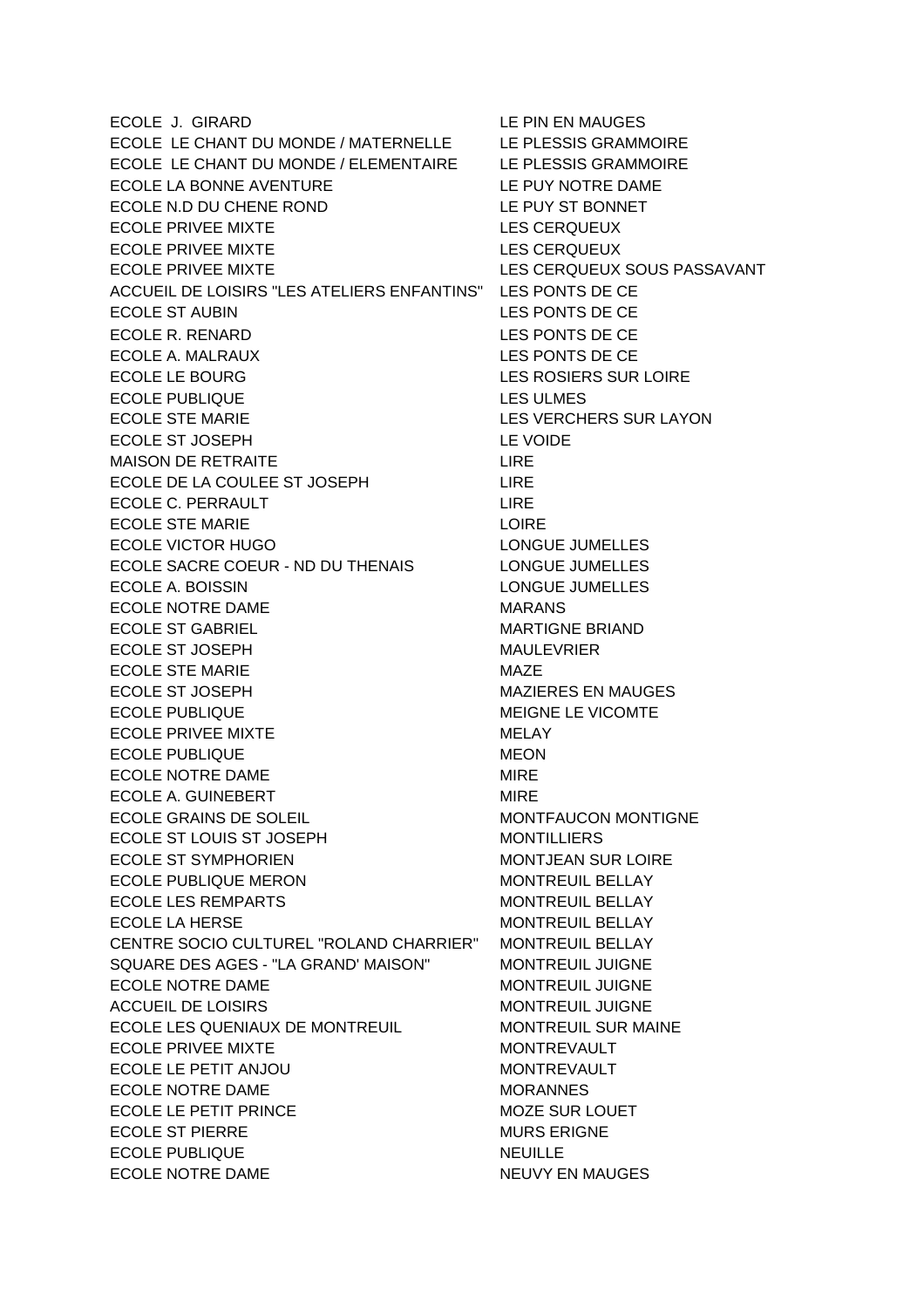ECOLE STE MARIE **NOTAINT CANTON** MAISON DE RETRAITE NOTAL DE NOYANT LA GRAVOYERE ECOLE ST GEORGES NOTHING A GRAVOYERE ECOLE R. BROSSARD NOYANT LA GRAVOYERE ECOLE ANGE GARDIEN NUAILLE ECOLE ST JOSEPH NUEIL SUR LAYON ECOLE J. DE LA FONTAINE NUEL SUR LAYON ECOLE ST JOSEPH POUANCE ECOLE PUBLIQUE QUERRE ECOLE ST JOSEPH ROCHEFORT SUR LOIRE ECOLE STE MARIE **EXAMPLE 2018 ROUSSAY** ECOLE ST NICOLAS SAUMUR ECOLE N.D DE NANTILLY SAUMUR ECOLE N.D DE LA VISITATION SAUMUR ECOLE LES VIOLETTES SAUMUR ECOLE J. DE LA FONTAINE SAUMUR ECOLE LA SAPONAIRE SAVENNIERES ECOLE ST JOSEPH SCEAUX D'ANJOU ECOLE LES PIERRES BLEUES SEGRE ECOLE B. CHEVREAU STE ANNE SEGRE ECOLE LES PETITS QUENIAUX SEICHES SUR LE LOIR ECOLE PUBLIQUE NATIONAL SOEURDRES ECOLE PRIVEE SOMLOIRE CENTRE DE LOISIRS SOULAIRE ET BOURG ECOLE ALBERT JACQUARD ST AUGUSTIN DES BOIS ECOLE STE MARIE - ST GUILLAUME ST BARTHELEMY D'ANJOU ECOLE ST JOSEPH ST CHRISTOPHE DU BOIS ECOLE ALFRED DE MUSSET ST CLEMENT DE LA PLACE ECOLE PUBLIQUE ST CRESPIN SUR MOINE ECOLE LA SOURCE ST CRESPIN SUR MOINE ECOLE PUBLIQUE **ST CYR EN BOURG** ECOLE SACRE CŒUR
STE GEMMES D'ANDIGNE ECOLE D. SAVIO STE GEMMES SUR LOIRE ECOLE N.D DE LA COLLINE ST GEORGES DES GARDES ECOLE ST JOSEPH ST GERMAIN SUR MOINE ECOLE DE L'ABBAYE ST HILAIRE ST FLORENT ECOLE PUBLIQUE LA COCCINELLE ST LAMBERT DES LEVEES ECOLE ST JOSEPH ST LAMBERT DU LATTAY ECOLE ST VICTOR ST LAURENT DE LA PLAINE ECOLE N.D DES ANGES STEAD AND ST LAURENT DU MOTTAY ECOLE SAINT RENE GOUPIL ST MARTIN DU BOIS ECOLE PUBLIQUE **ST MARTIN DU BOIS** MAISON DE RETRAITE PUBLIQUE ST MATHURIN SUR LOIRE ECOLE ST L. DE GONZAGUE ST ST MATHURIN SUR LOIRE ECOLE SAINTE ELISABETH ST MICHEL ET CHANVEAUX ECOLE HAUTE FOY ST PAUL DU BOIS ECOLE LES SABLES D'OR ST PIERRE MONTLIMART ECOLE LA SOURCE ST PIERRE MONTLIMART ECOLE ST JOSEPH ST REMY EN MAUGES ECOLE ST AUBIN STREMY LA VARENNE ECOLE NOTRE DAME ST SATURNIN SUR LOIRE